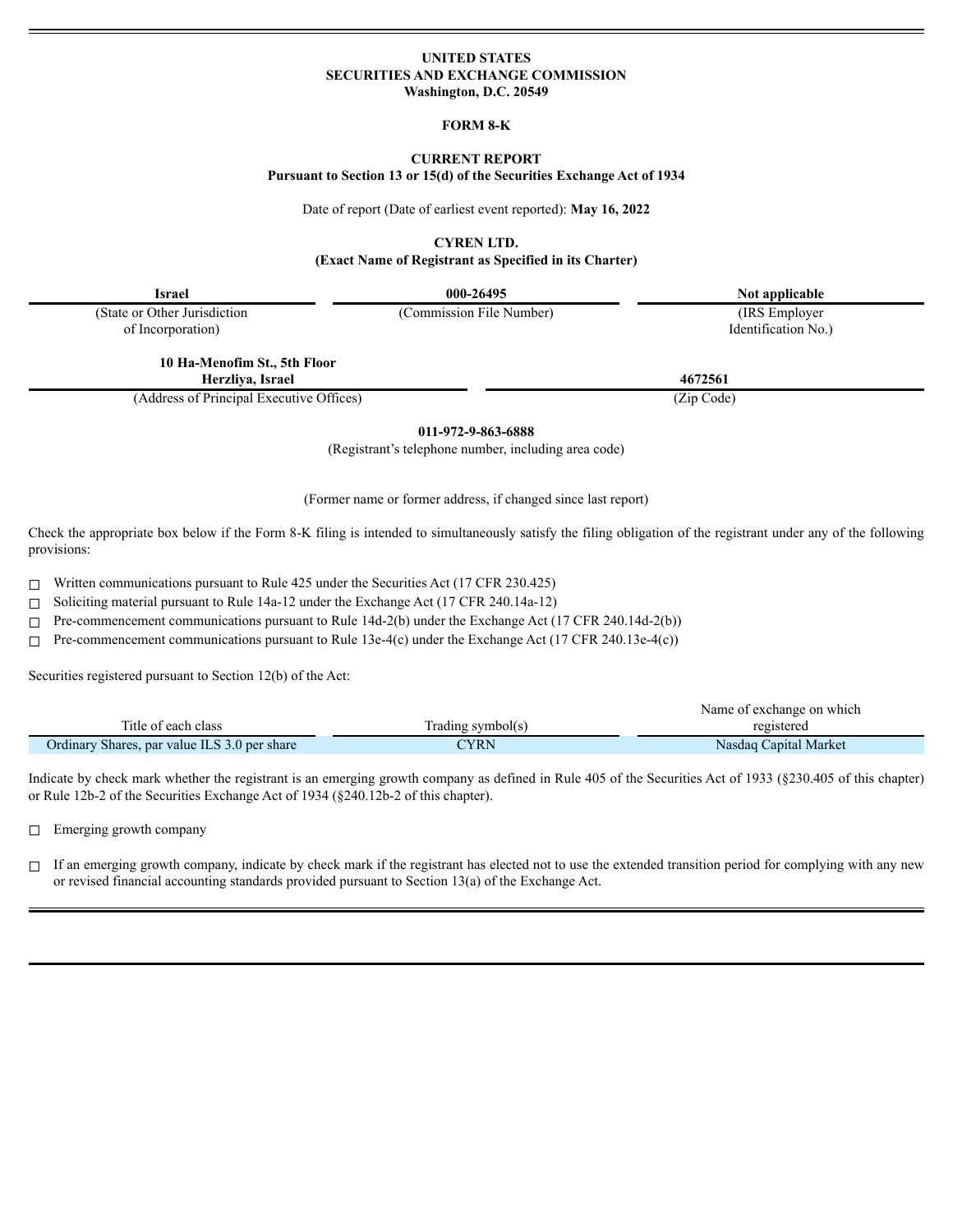### **Item 2.02 Results of Operations and Financial Condition**

On May 16, 2022, Cyren Ltd. (the "Company") issued a press release announcing its financial and operational results for the first quarter ended March 31, 2022. A copy of the press release is attached hereto as Exhibit 99.1.

All information in Item 2.02 of this Form 8-K and in Exhibit 99.1 attached hereto is furnished but not filed.

### Item 5.02 Departure of Directors or Certain Officers; Election of Directors; Appointment of Certain Officers; Compensatory Arrangement of Certain **Officers**

On May 16, 2022, Kenneth Tarpey, the Company's Chief Financial Officer and principal accounting officer, notified the Company of his intention to retire and step down from his positions effective May 31, 2022. The Company plans to announce Mr. Tarpey's replacement by the end of May 2022.

#### **Item 9.01 Financial Statement and Exhibits.**

*(d) Exhibits.*

| 99.1 Press Release issued by Cyren Ltd. on May 16, 2022                     |
|-----------------------------------------------------------------------------|
| Cover Page Interactive Data File (embedded within the Inline XBRL document) |
|                                                                             |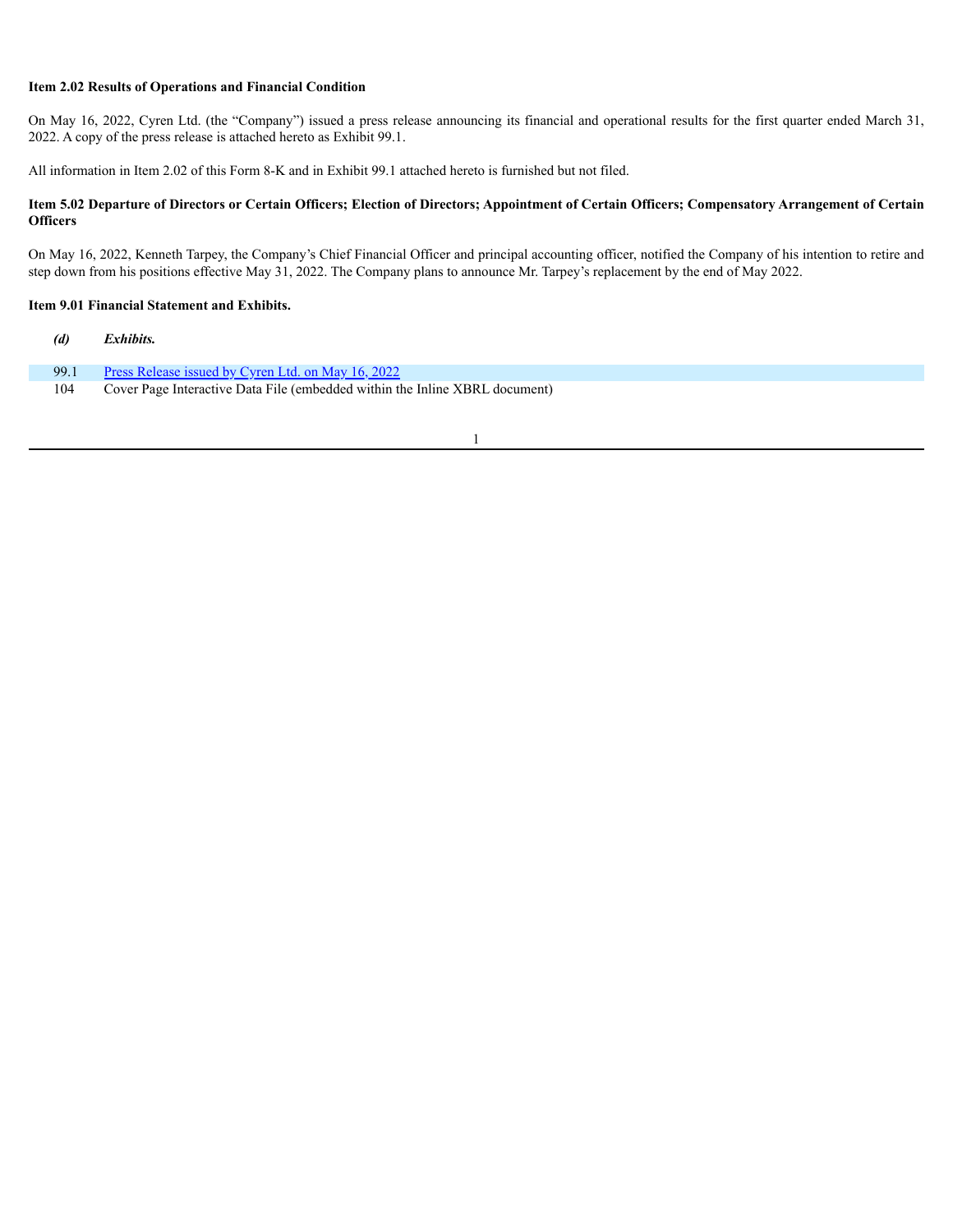### **SIGNATURE**

Pursuant to the requirements of the Securities Exchange Act of 1934, the Registrant has duly caused this report to be signed on its behalf by the undersigned hereunto duly authorized.

Dated: May 17, 2022

# **CYREN LTD.**

By: /s/ Brett Jackson

Name: Brett Jackson Title: Chief Executive Officer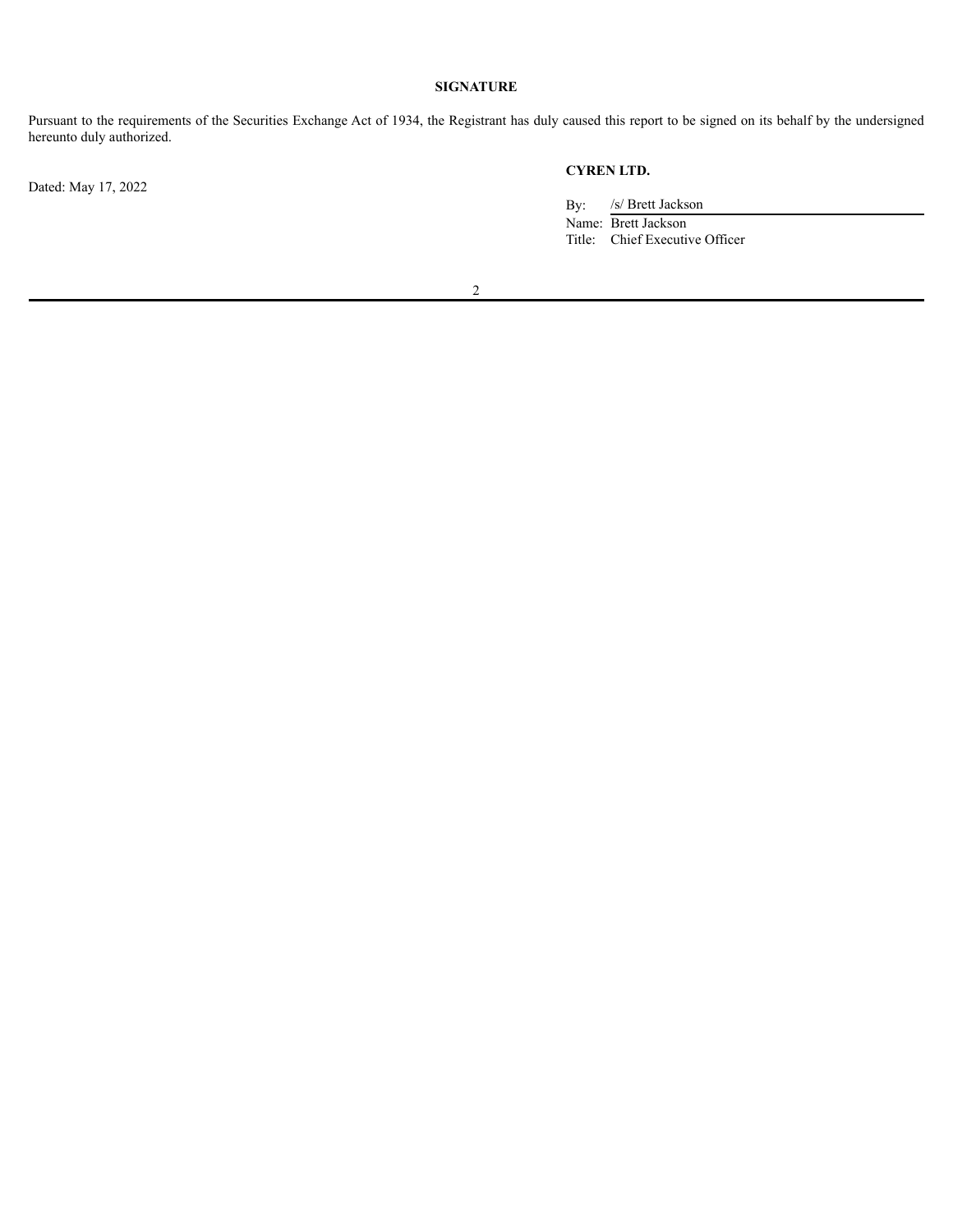

# **PRESS RELEASE**

### **Cyren Announces First Quarter 2022 Financial Results**

**- - -**

#### **Enterprise Anti-Phishing ARR Grows 111% Year-over-Year as Cyren Inbox Security Momentum Continues to Build**

**McLean, VA. – May 16, 2022 –** Cyren (NASDAQ: CYRN) today announced its first quarter 2022 financial results for the period ending March 31, 2022.

During the first quarter of 2022, Cyren reported quarterly revenues of \$7.3 million, compared to \$8.8 million during the first quarter of 2021. GAAP net loss for the quarter was \$6.5 million, compared to the \$4.2 million net loss reported for the first quarter of 2021, due to lower revenues and higher R&D and G&A expenses compared to the prior year.

"While our overall revenues declined year-over-year in our legacy business, Q1 2022 was another strong quarter of growth for our new anti-phishing business," said Brett Jackson, CEO of Cyren. "ARR increased 111% year over year and 29% over Q4 2021 with new order volume increasing 30% from the prior quarter as well. Customers continue to turn to Cyren Inbox Security to more effectively address phishing and business email compromise threats. We remain optimistic about market demand, the growth potential of our anti-phishing solution and the opportunity for this high-growth revenue stream to materially contribute to our overall revenues in the future."

#### **First Quarter 2021 Financial Highlights:**

- Revenues for the first quarter of 2022 were \$7.3 million, compared to \$8.8 million during the first quarter of 2021.
- GAAP net loss for the first quarter of 2022 was \$6.5 million, compared to a net loss of \$4.2 million in the first quarter of 2021.
- GAAP net loss per basic and diluted share for the first quarter of 2022 was \$1.30, compared to a loss of \$1.23 per basic and diluted share for the first quarter of 2021.
- Non-GAAP net loss for the first quarter of 2022 was \$5.2 million, compared to a net loss of \$3.2 million in the first quarter of 2021.
- Non-GAAP net loss per basic and diluted share for the first quarter of 2022 was \$1.04, compared to a loss of \$0.94 per basic and diluted share for the first quarter of 2021.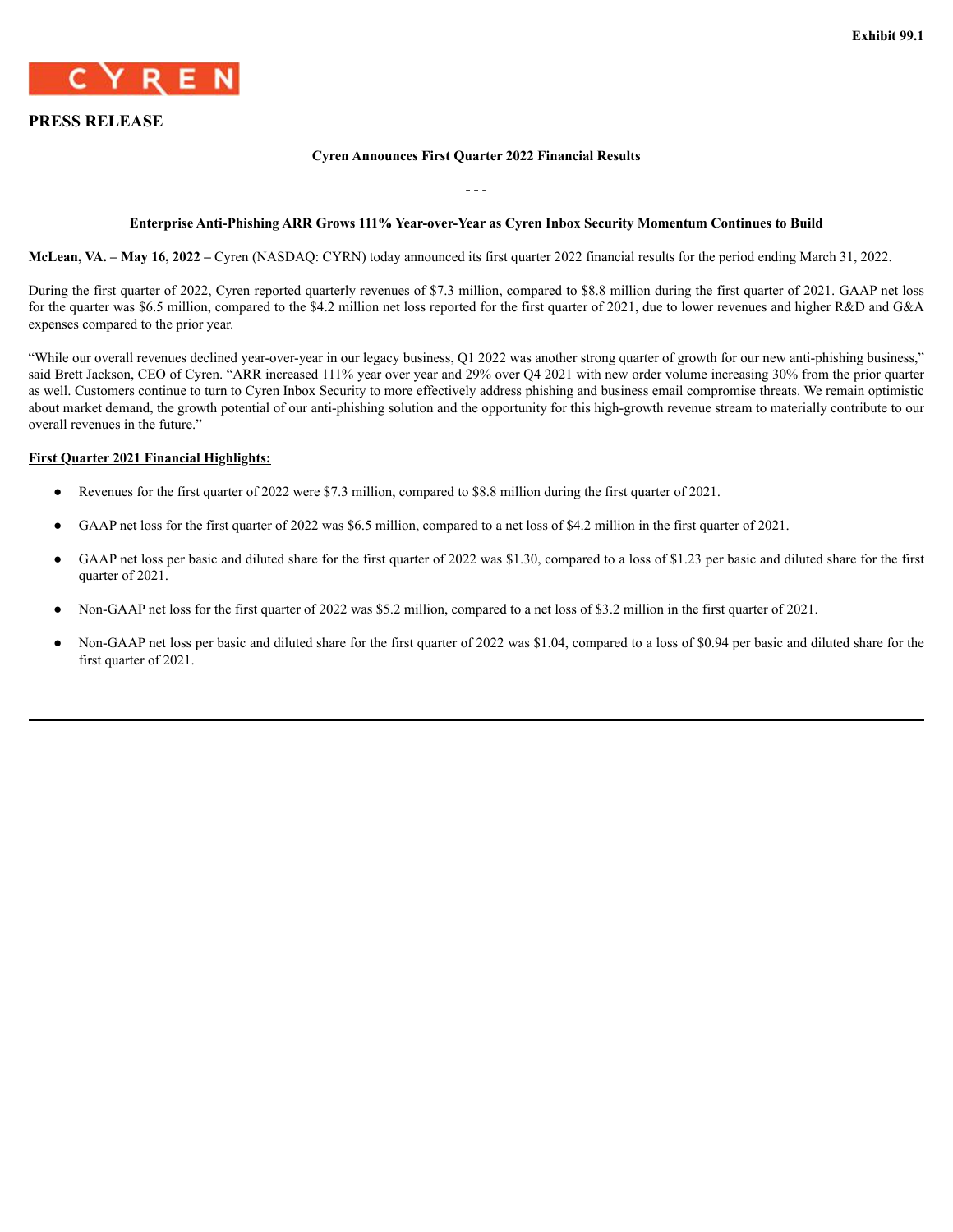- Cash from operating activities during the first quarter of 2022 was \$2.4 million, compared to operating cash usage of \$5.3 million during the first quarter of 2021, largely driven by an increase in deferred revenue due to the receipt of a multi-year, multi-million dollar prepayment from one of our largest customers and a receipt of a 15-month, multi-million dollar prepayment from another of our largest customers, which in total exceeded \$7.6 million.
- Net cash flow for the first quarter of 2022 was a positive \$13.3 million, compared to a positive \$7.1 million during the first quarter of 2021. Net cash flow in the quarter includes \$10.9 million in financing activities (net of issuance costs) as the result of the private placement share and warrant issuance that closed in February.
- The cash and cash equivalents balance as of March 31, 2022, was \$17.6 million, compared to \$4.3 million as of December 31, 2021.

For information regarding the non-GAAP financial measures discussed in this release, please see "Use of Non-GAAP Financial Measures" and "Reconciliation of Selected GAAP Measures to Non-GAAP Measures."

#### **Recent Business Highlights:**

- On April, 20, 2022, Cyren unveiled unveiled its 2022 Benchmarking Survey, a study by Osterman Research on the most prevalent email-borne security threats such as account takeover, business email compromise (BEC) attacks, and ransomware facing Microsoft Office 365 Customers. The study confirms that bad actors are becoming more successful with launching credential compromise attacks targeting Microsoft Office 365 users, with an increase from 78 percent in the 2019 benchmarking survey. To learn more about Cyren and the process behind the Osterman research, and to take a deeper dive into all the findings and key takeaways, please visit: https://www.cyren.com/2022\_04\_rpt\_osterman
- On April 12, 2022, Cyren announced Quintessential Brands has adopted Cyren Inbox Security to reduce the cybersecurity risks associated with the most common attack vector - email. By selecting Cyren Inbox Security, Quintessential Brands found a solution that could easily integrate with and protect its Microsoft Office 365 cloud environment, offered a managed incident response capability, while encouraging users to take a proactive and engaged approach to email security by being able to spot threats and check their authenticity in real-time at the click of a button.
- On April 5, 2022, Cyren announced a competitive replacement program for organizations that need a different provider of malware detection capabilities. The new program includes technical resources, flexible integration timelines, and mutually beneficial business terms to accommodate planned and unexpected projects to replace alternative anti-virus and anti-malware engines.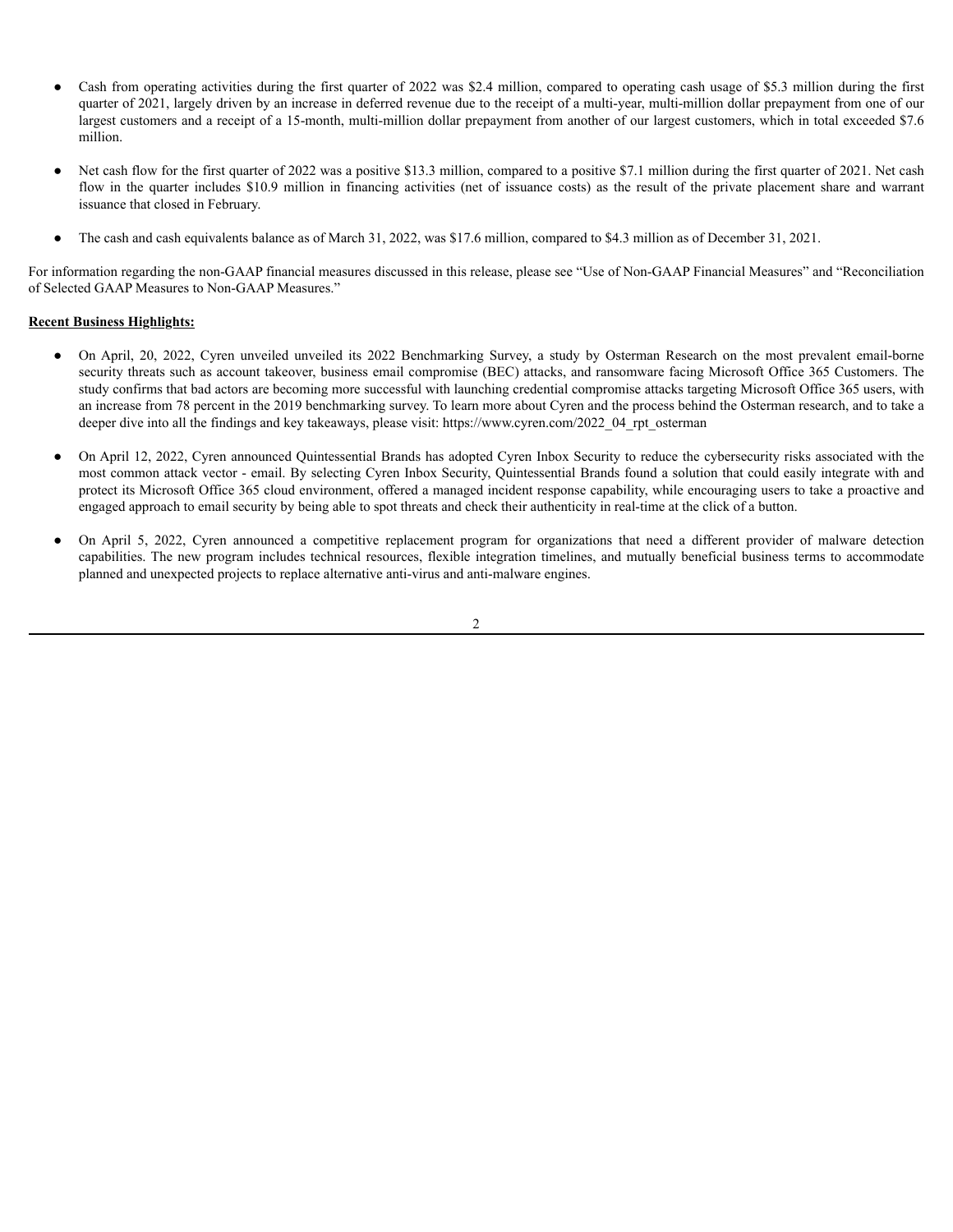- On February 25, 2022, Cyren announced it received formal notification from the Listing Qualifications Staff of the Nasdaq Stock Market Inc. ("Nasdaq") that it has regained compliance with Listing Rule  $5550(a)(2)$ , which requires the Company to maintain a minimum closing bid price of \$1.00 per share. Nasdaq Staff made this determination of compliance after the Company's bid price closed above \$1.00 per share for the prior 10 consecutive business days.
- On February 14, 2022, Cyren issued to several institutional investors in a private placement, 3,129,075 ordinary shares (or ordinary share equivalents) and warrants to purchase up to 3,129,075 ordinary shares at a purchase price of \$3.835 per share (or ordinary share equivalent) and associated warrant. The warrants were exercisable immediately, have an exercise price of \$3.71 per ordinary share and terminate on August 16, 2027. The proceeds of the offering are intended to be used for working capital and general corporate purposes.
- On February 8, 2022, Cyren announced a one-for-twenty reverse split of its ordinary shares (the "Reverse Share Split"). The Reverse Share Split was effective on February 8, 2022. Cyren's ordinary shares began trading on a split-adjusted basis on February 9, 2022. All share and per share data noted above has been adjusted for the impact of the Reverse Share Split.
- On January 25, 2022, Cyren announced that the Cyren Inbox Security pack is now available on the Palo Alto Networks Cortex XSOAR Marketplace, the industry's largest and most comprehensive security orchestration marketplace. The content pack from Cyren provides customers with a fully optimized approach to addressing phishing and business email compromise, including continuous process improvement and automation. Cyren's current Inbox Security offering provides email-borne threat detection, remediation, and response automation to security teams.
- On January 11, 2022, Cyren announced Score Group Limited has adopted Cyren Inbox Security to detect and contain evasive threats such as targeted phishing, business email compromise, and ransomware. In an effort to improve its own operational efficiency, Score Group implemented Cyren Inbox Security to provide an additional layer of security for Microsoft 365.
- On January 4, 2022, Cyren announced the appointment of Mike Fleck as Vice President of Marketing to support its strategic growth initiatives. Mike will have responsibility for all Cyren marketing functions, including corporate marketing, digital marketing, and corporate communications.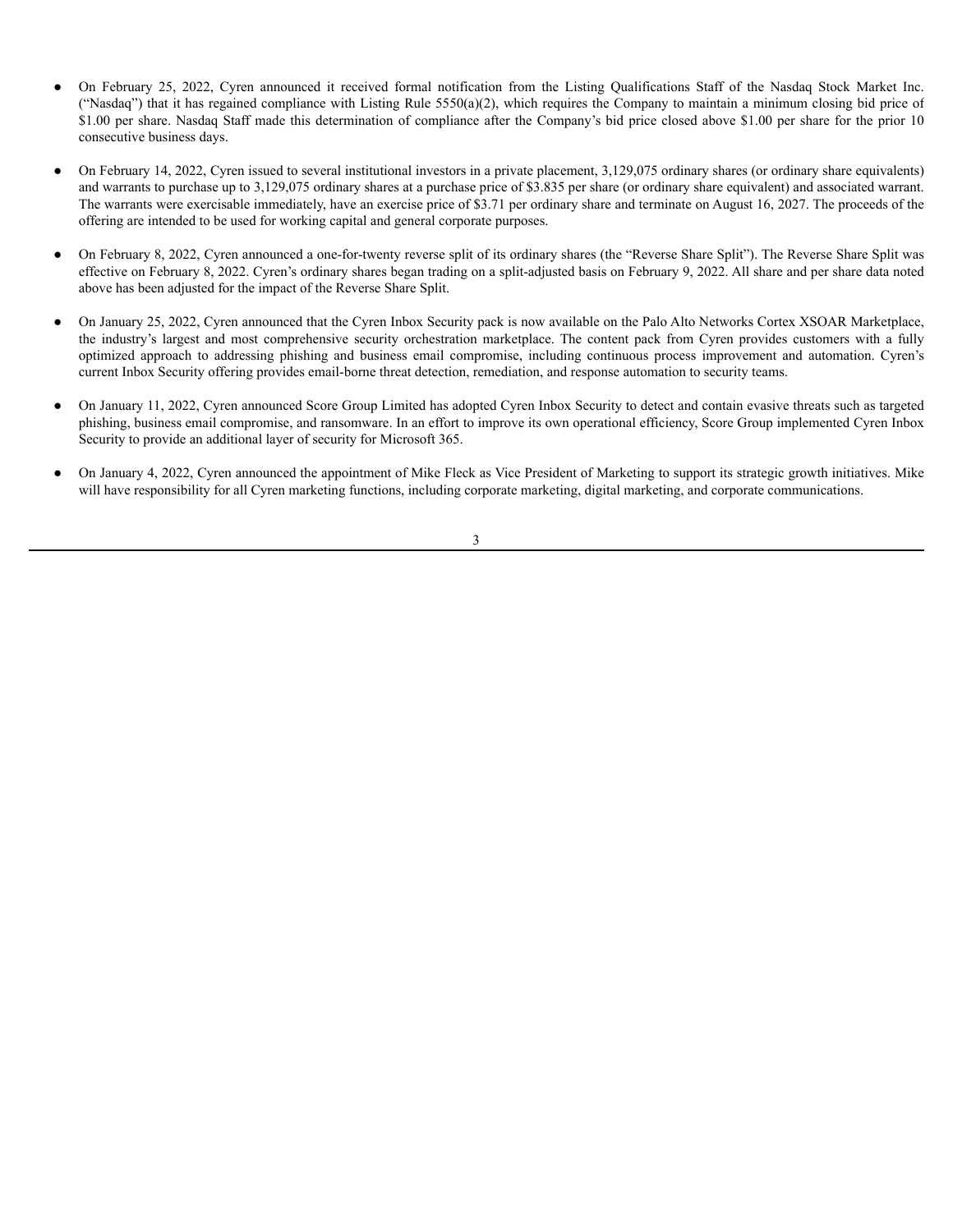### **Financial Results Conference Call:**

The company will host a conference call at 4:30 p.m. Eastern Time (11:30 p.m. Israel Time) on Monday, May 16, 2022, to discuss the first quarter.

| <b>U.S. Dial-in Number:</b>          | 1-877-407-0312 |
|--------------------------------------|----------------|
| <b>Israel Dial-in Number:</b>        | 1-80-940-6247  |
| <b>International Dial-in Number:</b> | 1-201-389-0899 |

The call will be simultaneously webcast live on the investor relations section of Cyren's website at https://ir.cyren.com, or by using the link: https://www.webcast-eqs.com/cyren05162022\_en/en.

For those unable to participate in the live conference call, a replay will be available until May 30, 2022. To access the replay, the U.S. dial-in number is 1-877-660-6853 and the non-U.S. dial-in number is 1-201-612-7415. Callers will be prompted for replay conference ID number 13729333 . An archived version of the replay will also be available on the investor relations section of the company's website at http://ir.cyren.com/events.

#### **About Cyren:**

More than 1.3 billion users around the world rely on Cyren's cloud security solutions to protect them against cyber attacks and data loss every day. Powered by GlobalView, Cyren's global security cloud that identifies emerging threats on a global basis in real-time, Cyren (NASDAQ:CYRN) delivers fast time-toprotection with threat detection services, threat intelligence and enterprise email security products for leading email providers, cybersecurity vendors, service providers and enterprises. Learn more at www.cyren.com.

Blog: http://blog.cyren.com

LinkedIn: www.linkedin.com/company/cyren

Twitter: www.twitter.com/CyrenInc

### **Use of Non-GAAP Financial Measures:**

Non-GAAP financial measures consist of GAAP financial measures adjusted to exclude: stock-based compensation expenses, amortization of acquired intangible assets, and deferred taxes related to acquisitions, adjustments to earn-out obligations, and capitalization of technology. The purpose of such adjustments is to give an indication of the company's performance exclusive of non-cash charges and other items that are considered by management to be outside of the company's core operating results. The company's non-GAAP financial measures are not meant to be considered in isolation or as a substitute for comparable GAAP measures, and should be read only in conjunction with the company's consolidated financial statements prepared in accordance with GAAP.

Company management regularly uses supplemental non-GAAP financial measures internally to understand, manage and evaluate the business and make *operating decisions.*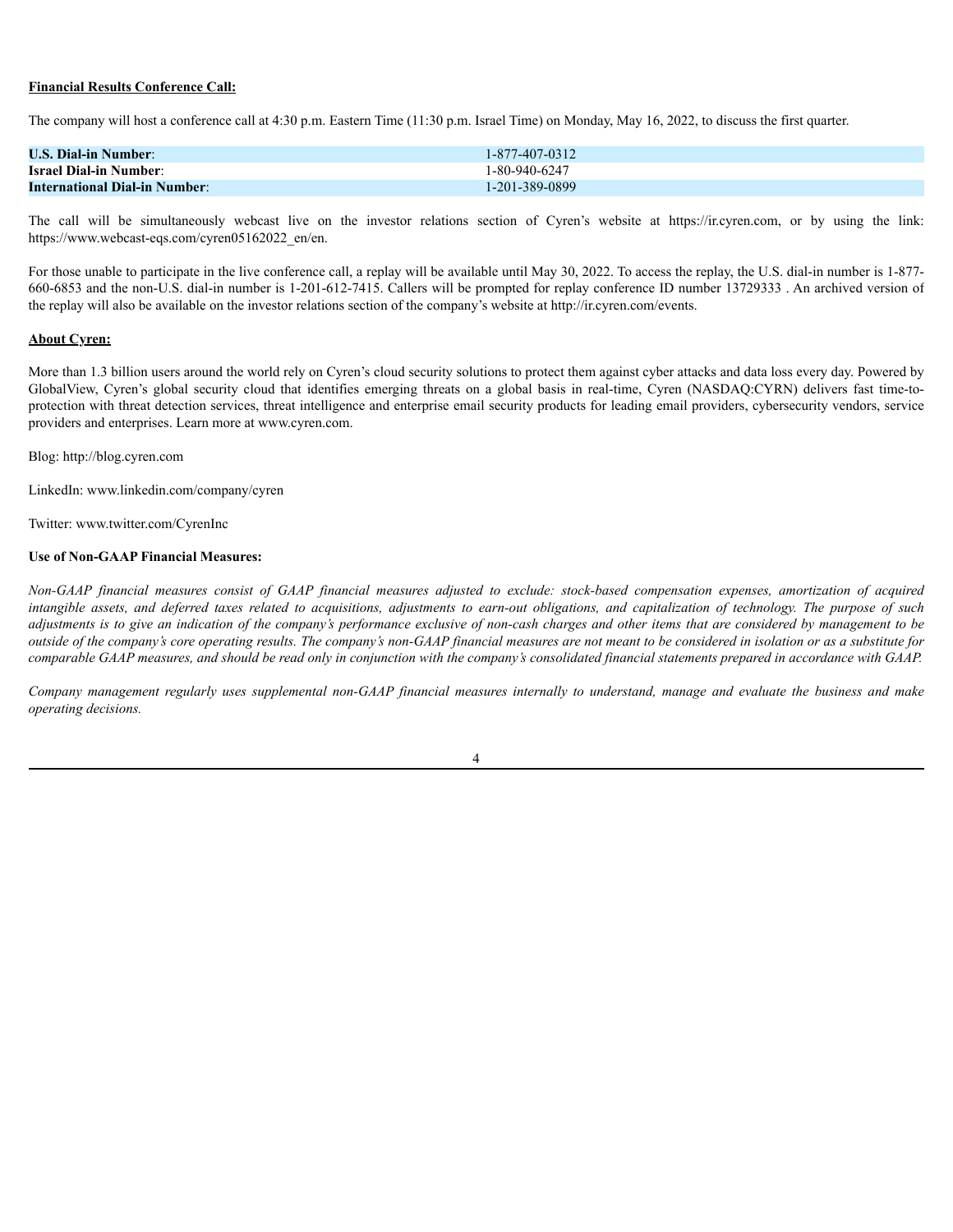These non-GAAP measures are among the primary factors management uses in planning for and forecasting future periods. The company believes this adjustment is useful to investors as a measure of the ongoing performance of the business. The company believes these non-GAAP financial measures provide consistent and comparable measures to help investors understand the company's current and future operating cash flow performance. These non-GAAP financial measures may differ materially from the non-GAAP financial measures used by other companies. Reconciliation between results on a GAAP and non-GAAP basis is provided in a table immediately following the Consolidated Statements of Income. The presentation of this non-GAAP financial information is not intended to be considered in isolation or as a substitute for the financial information prepared and presented in accordance with GAAP. Management uses both GAAP and non-GAAP measures when evaluating the business internally and therefore felt it important to make these non-GAAP adjustments available to *investors.*

This press release contains forward-looking statements within the meaning of Section 27A of the Securities Act of 1933 and Section 21E of the Securities Exchange Act of 1934. For example, statements in the future tense, and statements including words such as "expect," "plan," "estimate," "anticipate," or "believe" are forward-looking statements, including statements regarding expectations that Cyren Inbox Security will be the key driver of future growth, expectations regarding developing a high-growth enterprise revenue stream that will materially contribute to Cyren's results and expectations regarding our products, including Cyren Inbox Security. These statements are based on information available at the time of the press release and the company assumes no obligation to update any of them. The statements in this press release are not guarantees of future performance and actual results could differ materially from current expectations as a result of numerous factors, including our ability to continue as a going concern, our ability to execute our business strategy, including our sales and business development plans, our ability to timely and successfully enhance and improve our existing solutions and introduce new solutions, the commercial success of such enhancements and new solutions, including Cyren Inbox Security, lack of demand for our solutions, including as a result of actual or perceived decreases in levels of advanced cyber attacks, our ability to manage our cost structure, avoid unanticipated liabilities and achieve profitability, our ability to grow our revenues, including the ability of existing solutions to drive sufficient revenue, our ability to attract new customers and increase revenue from existing customers, market acceptance of our existing and new product offerings, our continued listing on NASDAO, business conditions and growth or deterioration in the internet security market, technological developments, products offered by competitors, availability of qualified staff, and technological difficulties and resource constraints encountered in developing new products, as well as those risks described in the company's publicly filed *reports, which are available through www.sec.gov.*

#### *Company Contact*

*Kenneth Tarpey, CFO Cyren +1.703.760.3320 kenneth.tarpey@cyren.com*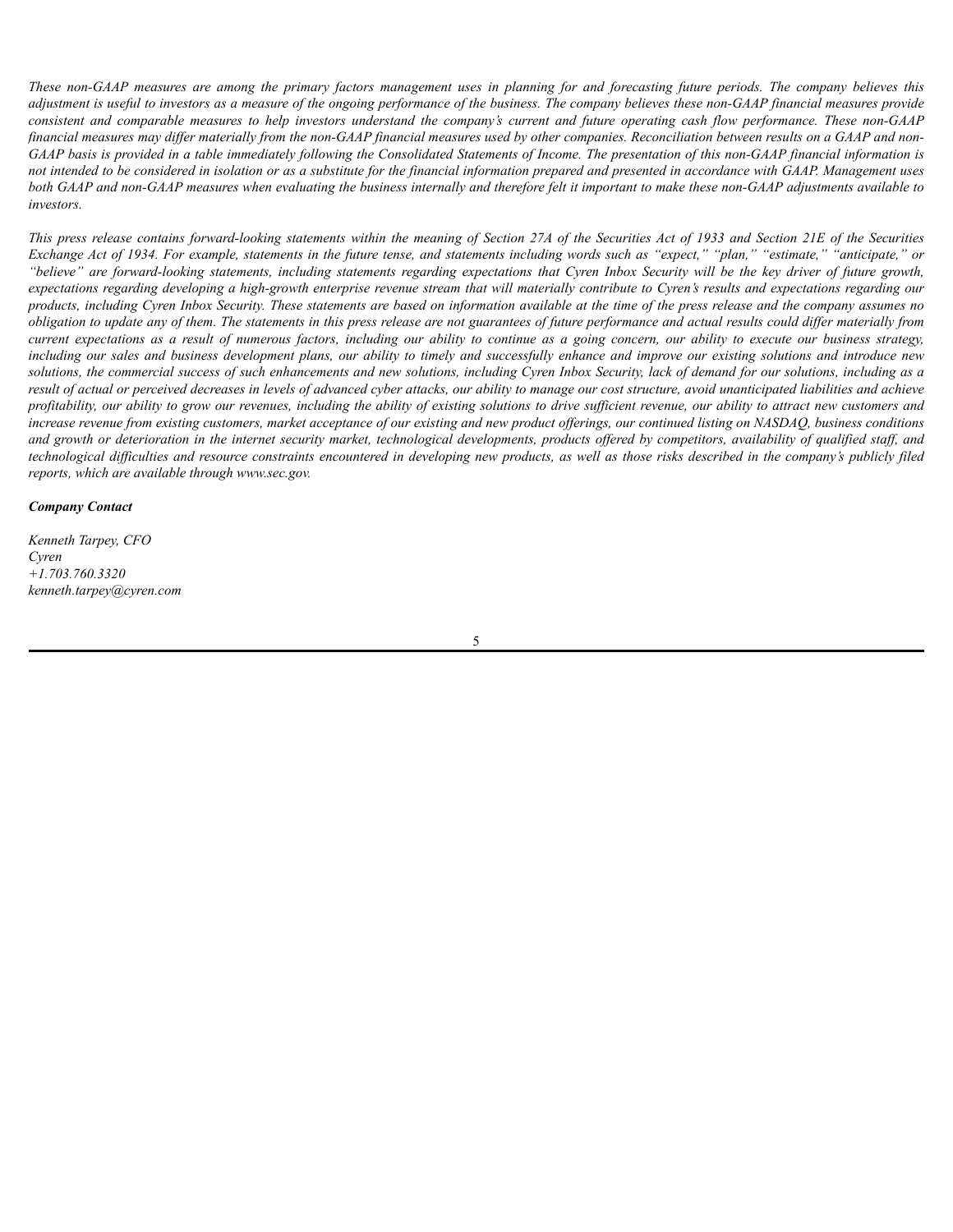# **CONSOLIDATED STATEMENTS OF OPERATIONS**

(in thousands of U.S. dollars, except per share amounts)

|                                                |                      | Three months ended<br>March 31       |  |  |
|------------------------------------------------|----------------------|--------------------------------------|--|--|
|                                                | 2022                 | 2021                                 |  |  |
|                                                | Unaudited            | Unaudited                            |  |  |
| Revenues                                       | $\mathbb S$<br>7,259 | $\mathbb S$<br>8,757                 |  |  |
| Cost of revenues                               | 3,817                | 3,795                                |  |  |
| Gross profit                                   | 3,442                | 4,962                                |  |  |
| Operating expenses:                            |                      |                                      |  |  |
| Research and development, net                  | 4,445                | 4,250                                |  |  |
| Sales and marketing                            | 2,707                | 2,638                                |  |  |
| General and administrative                     | 2,688                | 2,160                                |  |  |
| Total operating expenses                       | 9,840                | 9,048                                |  |  |
| Operating loss                                 | (6,398)              | (4,086)                              |  |  |
| Other income, net                              | $\mathbf{1}$         | (18)                                 |  |  |
| Financial expenses, net                        | (124)                | (214)                                |  |  |
| Loss before taxes                              | (6, 521)             | (4,318)                              |  |  |
| Tax benefit                                    | 38                   | 121                                  |  |  |
| <b>Net loss</b>                                | \$<br>(6, 483)       | (4,197)<br>$\boldsymbol{\mathsf{s}}$ |  |  |
| Loss per share - basic and diluted             | (1.30)<br>\$         | (1.23)<br>$\boldsymbol{\mathsf{S}}$  |  |  |
| Weighted average number of shares outstanding: |                      |                                      |  |  |
| <b>Basic and Diluted</b>                       | 4,990                | 3,423                                |  |  |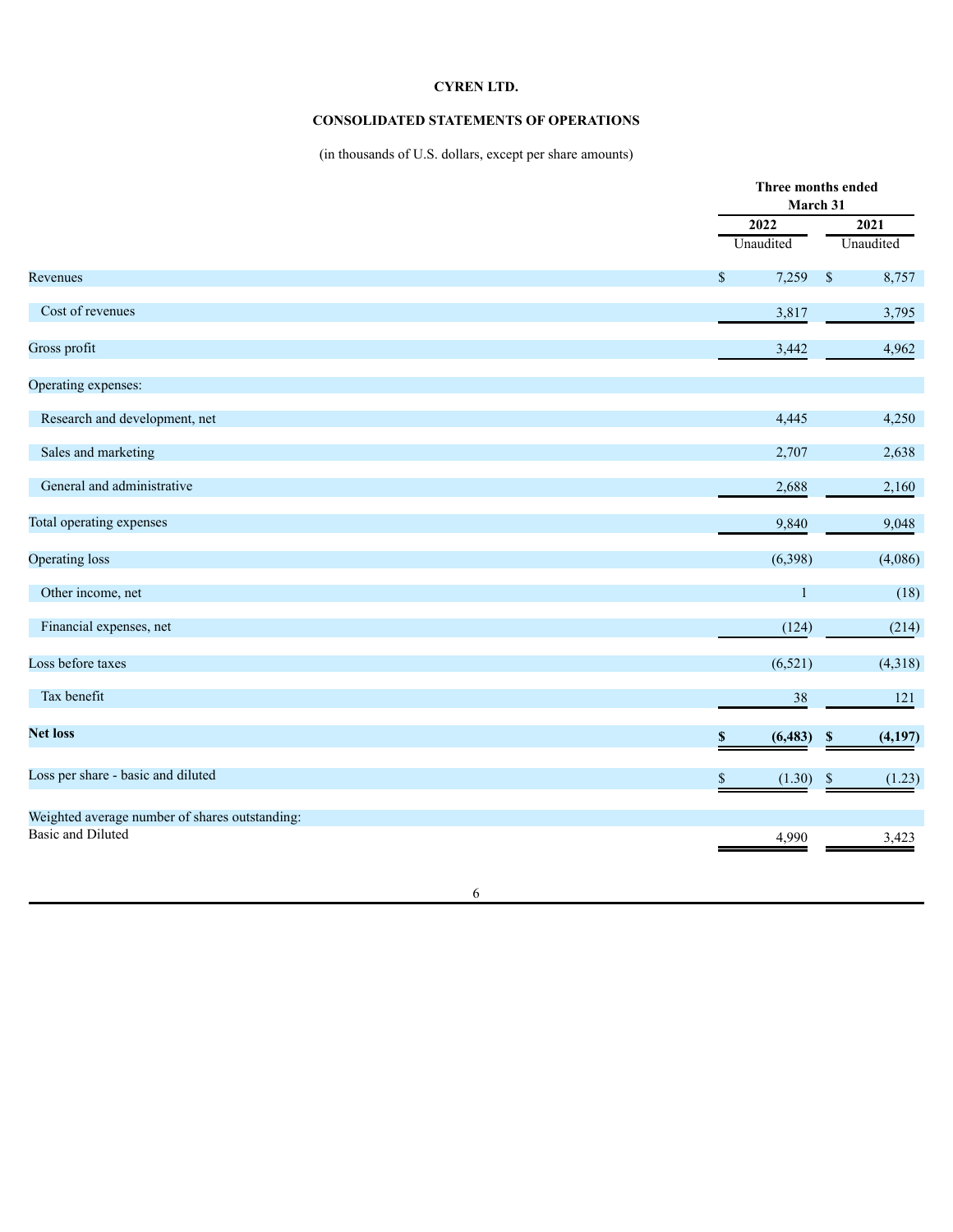# **RECONCILIATION OF SELECTED GAAP MEASURES TO NON-GAAP MEASURES**

# (in thousands of U.S. dollars, except per share amounts)

|                                                                 |               | Three months ended<br>March 31 |                   |  |
|-----------------------------------------------------------------|---------------|--------------------------------|-------------------|--|
|                                                                 | 2022          |                                | 2021<br>Unaudited |  |
|                                                                 | Unaudited     |                                |                   |  |
| GAAP gross profit                                               | \$<br>3,442   | $\mathbb{S}$                   | 4,962             |  |
| GAAP gross margin                                               |               | 47%                            | 57%               |  |
| Plus:                                                           |               |                                |                   |  |
| Share-based compensation expense                                |               | 70                             | 21                |  |
| Amortization of intangible assets                               |               | 676                            | 667               |  |
| Non-GAAP gross profit                                           | 4,188         |                                | 5,650             |  |
| Non-GAAP gross margin                                           |               | 57%                            | 65%               |  |
| <b>GAAP</b> operating loss                                      | (6,398)       |                                | (4,086)           |  |
| Plus:                                                           |               |                                |                   |  |
| Share-based compensation expense                                |               | 630                            | 457               |  |
| Amortization of intangible assets                               |               | 720                            | 742               |  |
| Capitalization of technology                                    |               |                                | (151)             |  |
| Non-GAAP operating loss                                         | (5,048)       |                                | (3,038)           |  |
| GAAP net loss                                                   | (6, 483)      |                                | (4,197)           |  |
| Plus:                                                           |               |                                |                   |  |
| Share-based compensation expense                                |               | 630                            | 457               |  |
| Amortization of intangible assets                               |               | 720                            | 742               |  |
| Amortization of deferred tax assets                             |               | (36)                           | (54)              |  |
| Impairment of intangible asset                                  |               |                                |                   |  |
| Expense (Capitalization) of technology                          |               |                                | (163)             |  |
| Non-GAAP net loss                                               | \$<br>(5,169) | $\mathbb{S}$                   | (3,215)           |  |
| Numerator for non-GAAP EPS calculation                          | \$<br>(5,169) | $\mathbb{S}$                   | (3,215)           |  |
| Non-GAAP net loss per share                                     | \$            | (1.04)<br>\$                   | (0.94)            |  |
| GAAP weighted-average shares used to compute net loss per share | 4,990         |                                | 3,424             |  |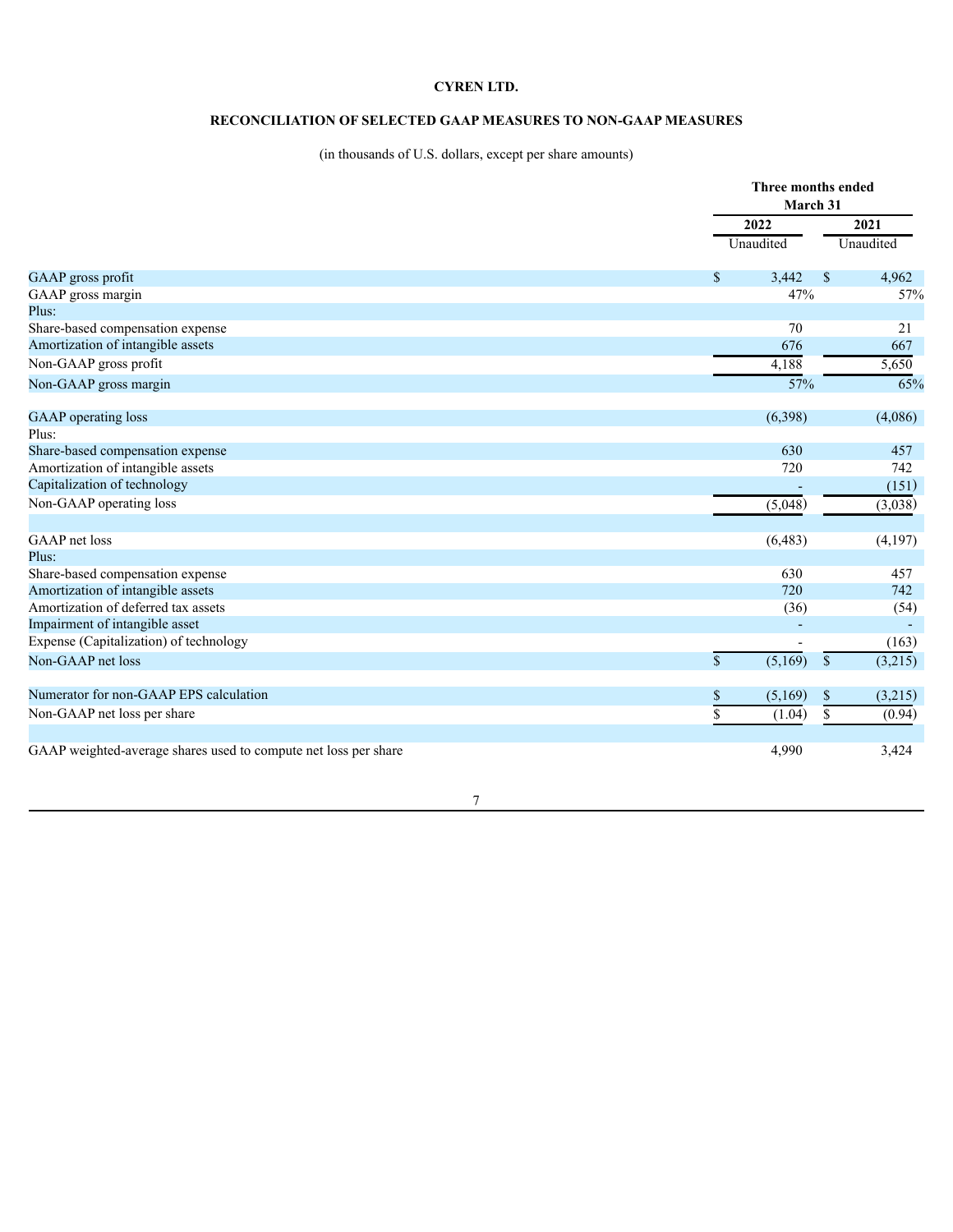# **CONSOLIDATED BALANCE SHEETS**

# (in thousands of U.S. dollars)

|                                             |                                            |               | March 31<br>2022 |                           | December 31<br>2021 |  |
|---------------------------------------------|--------------------------------------------|---------------|------------------|---------------------------|---------------------|--|
|                                             |                                            |               |                  |                           |                     |  |
|                                             |                                            |               | Unaudited        |                           | Unaudited           |  |
| <b>Assets</b>                               |                                            |               |                  |                           |                     |  |
| <b>Current Assets:</b>                      |                                            |               |                  |                           |                     |  |
| Cash and cash equivalents                   |                                            | $\$$          | 17,630           | $\mathbb{S}$              | 4,302               |  |
| Trade receivables, net                      |                                            |               | 1,501            |                           | 799                 |  |
| Deferred commissions                        |                                            |               | 941              |                           | 982                 |  |
| Prepaid expenses and other receivables      |                                            |               | 1,290            |                           | 1,241               |  |
|                                             | Total current assets                       |               | 21,362           |                           | 7,324               |  |
| Long-term deferred commissions              |                                            |               | 966              |                           | 933                 |  |
| Long-term lease deposits and prepaids       |                                            |               | 819              |                           | 809                 |  |
| Operating lease right-of-use assets         |                                            |               | 8,784            |                           | 9,280               |  |
| Severance pay fund                          |                                            |               | 903              |                           | 921                 |  |
| Property and equipment, net                 |                                            |               | 1,761            |                           | 2,183               |  |
| Intangible assets, net                      |                                            |               | 3,570            |                           | 4,304               |  |
| Goodwill                                    |                                            |               | 20,128           |                           | 20,374              |  |
|                                             | Total long-term assets                     |               | 36,931           |                           | 38,804              |  |
|                                             | <b>Total assets</b>                        | S             | 58,293           | S                         | 46,128              |  |
|                                             |                                            |               |                  |                           |                     |  |
| <b>Liabilities and Shareholders' Equity</b> |                                            |               |                  |                           |                     |  |
| <b>Current Liabilities:</b>                 |                                            |               |                  |                           |                     |  |
| Trade payables                              |                                            | $\mathsf{\$}$ | 932              | $\boldsymbol{\mathsf{S}}$ | 1,075               |  |
| Employees and payroll accruals              |                                            |               | 4,627            |                           | 4,414               |  |
| Accrued expenses and other liabilities      |                                            |               | 1,123            |                           | 955                 |  |
| Operating lease liabilities                 |                                            |               | 1,530            |                           | 1,618               |  |
| Deferred revenues                           |                                            |               | 8,109            |                           | 4,644               |  |
|                                             | Total current liabilities                  |               | 16,321           |                           | 12,706              |  |
| Deferred revenues                           |                                            |               | 4,466            |                           | 485                 |  |
| <b>Convertible Debentures</b>               |                                            |               | 8,625            |                           | 8,578               |  |
| Long-term operating lease liabilities       |                                            |               | 8,111            |                           | 8,624               |  |
| Deferred tax liability, net                 |                                            |               | 353              |                           | 407                 |  |
| Accrued severance pay                       |                                            |               | 985              |                           | 983                 |  |
| Other liabilities                           |                                            |               | 507              |                           | 517                 |  |
|                                             | Total long-term liabilities                |               | 23,047           |                           | 19,594              |  |
| Shareholders' equity                        |                                            |               | 18,925           |                           | 13,828              |  |
|                                             |                                            |               |                  |                           |                     |  |
|                                             | Total liabilities and shareholders' equity | \$            | 58,293           | \$                        | 46,128              |  |